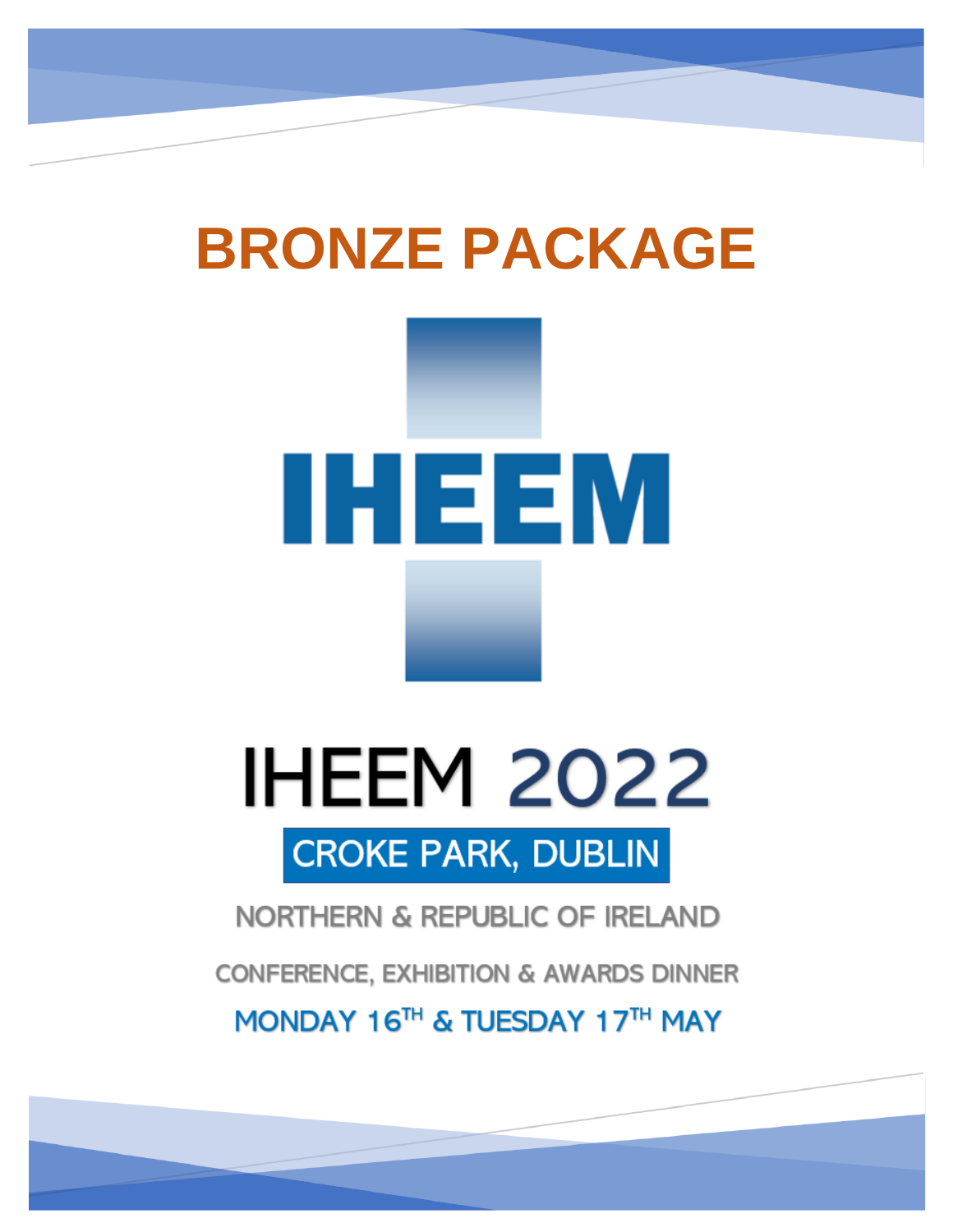# **THE EVENT**

This year will see the first IHEEM Northern Ireland & Republic of Ireland Conference, Exhibition and Awards Dinner held at Croke Park, Dublin. Our Northern and Southern Ireland Branches have come together to make it the biggest and best yet.

A panel of expert speakers from across the Healthcare Estates sector will be leading discussions on key topics related to the conference theme: **Delivering Sustainable Healthcare Estates.**

It is anticipated that this event will attract between 250-300 delegates from across the Healthcare Estates sector, including NHS, Irish Health Services and Private sector organisations including Estates, Engineering and Facilities Management teams.

# **VENUE**

The event is being held at Croke Park, Dublin, Ireland. The venue has convenient road, rail and air links, and there is **free** on-site parking.

The event space being used is the 'Hogan Mezzanine, which is located on the fourth floor, there is lift access. The floor will have the conference in one end and space for the Sponsor/Exhibition stands and catering at the other - providing plenty of opportunities to interact with delegates.

- Venue website:<https://www.crokepark.ie/>
- Travel details:<https://www.crokepark.ie/getting-here>
- Recommended Accommodation:

IHEEM has reserved 100 rooms at [The Croke Park Hotel](https://www.doylecollection.com/hotels/the-croke-park-hotel?utm_source=google&utm_campaign=croke-park&utm_medium=local) 4\* hotel for Monday 16<sup>th</sup> and Tuesday 17<sup>th</sup> at a rate of €205 for single occupancy and €225 for double/twin occupancy per room per night. This rate includes full Irish breakfast, complimentary car parking and Wi-Fi.

The block code reference is **BOOK050520**.

Attendees can book their room by calling The Croke Park Hotels reservations team directly on 01871 4550 or by emailing [crokepark@doylecollection.com](mailto:crokepark@doylecollection.com) and quoting **BOOK050520** to avail the above-agreed rates.

• Other Accommodation Available: [https://crokepark.ie/meetings](https://crokepark.ie/meetings-events/organising/accommodation)[events/organising/accommodation](https://crokepark.ie/meetings-events/organising/accommodation)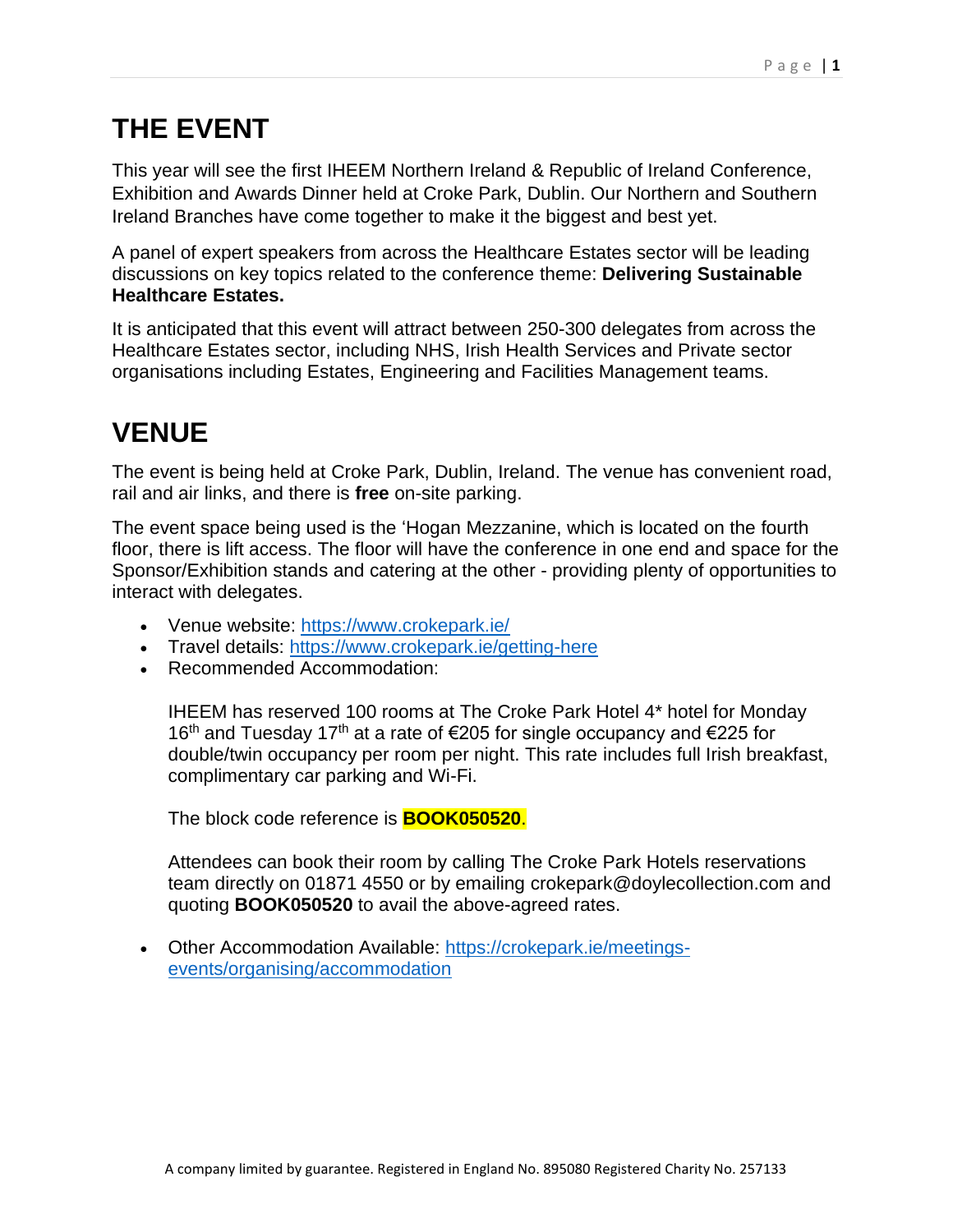

### **WHY YOU SHOULD BE INVOLVED**

We are keen to bring together those involved in the healthcare estates sector by helping you to build new partnerships.

This event provides you with the ideal platform to help you reach your target audience and key decision makers within the sector.

- Raise your profile within the healthcare estates sector
- Retain your customer base by meeting them face to face
- Develop new business leads
- Showcase new products, services and innovations
- Opportunity to network with key industry stakeholders
- Enhanced exposure to your target audience
- Share best practice and knowledge
- Expert industry speakers
- Increased marketing opportunities being associated with IHEEM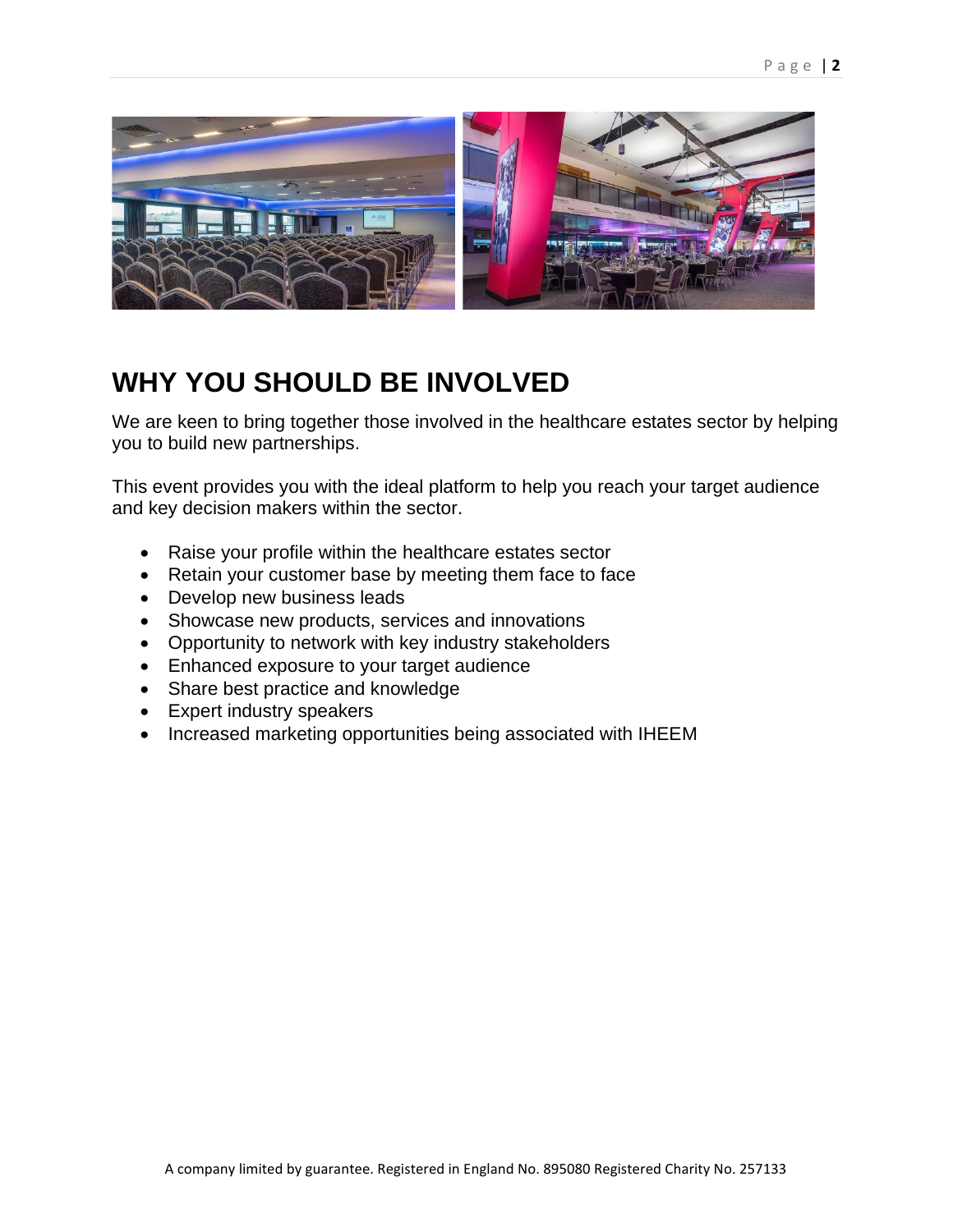# **BRONZE PACKAGE**

During registration, refreshment breaks and lunch, delegates will be able to visit the exhibition stands, there will be catering provided in the exhibition areas.

There are a range of packages available from the headline event sponsor to exhibitor packages depending upon your budget.

Please note that all packages exclude VAT and are subject to the Terms and Conditions set out below.

| <b>BRONZE</b>      | Standard shell booth $-3M \times 2M$ (2.2M Height Restriction)  |
|--------------------|-----------------------------------------------------------------|
| <b>PACKAGE</b>     | • Electrics pack (2 spotlight + 1 twin socket 500w + individual |
| (3M X 2M<br>Stand) | trip switch fuse board)                                         |
|                    | • Facia - 1000 x 300 in full colour featuring expo logo $\&$    |
|                    | exhibitor name & stand number                                   |
|                    | • Tea coffee lunch day 1 & 2, for 2 x exhibitor staff and 2 x   |
|                    | dinner passes (additional passes charged at the advertised      |
|                    | delegate rates)                                                 |
|                    | • Your logo and a profile (50 words) featured in the event      |
|                    | programme                                                       |
|                    | • Your logo and profile (100 words) featured on the IHEEM       |
|                    | website pages for the event                                     |
|                    | Social media promotion: 2000+ followers on Twitter, 2200+       |
|                    | followers on IHEEM LinkedIn Company and Group pages             |

# **INTERESTED IN BOOKING?**

Contact the Events Team at IHEEM by email: [events@iheem.org.uk](mailto:events@iheem.org.uk)

OR

Fill out the Exhibitor Form here: [https://www.iheem.org.uk/events/iheem-conference](https://www.iheem.org.uk/events/iheem-conference-and-exhibition/)[and-exhibition/](https://www.iheem.org.uk/events/iheem-conference-and-exhibition/)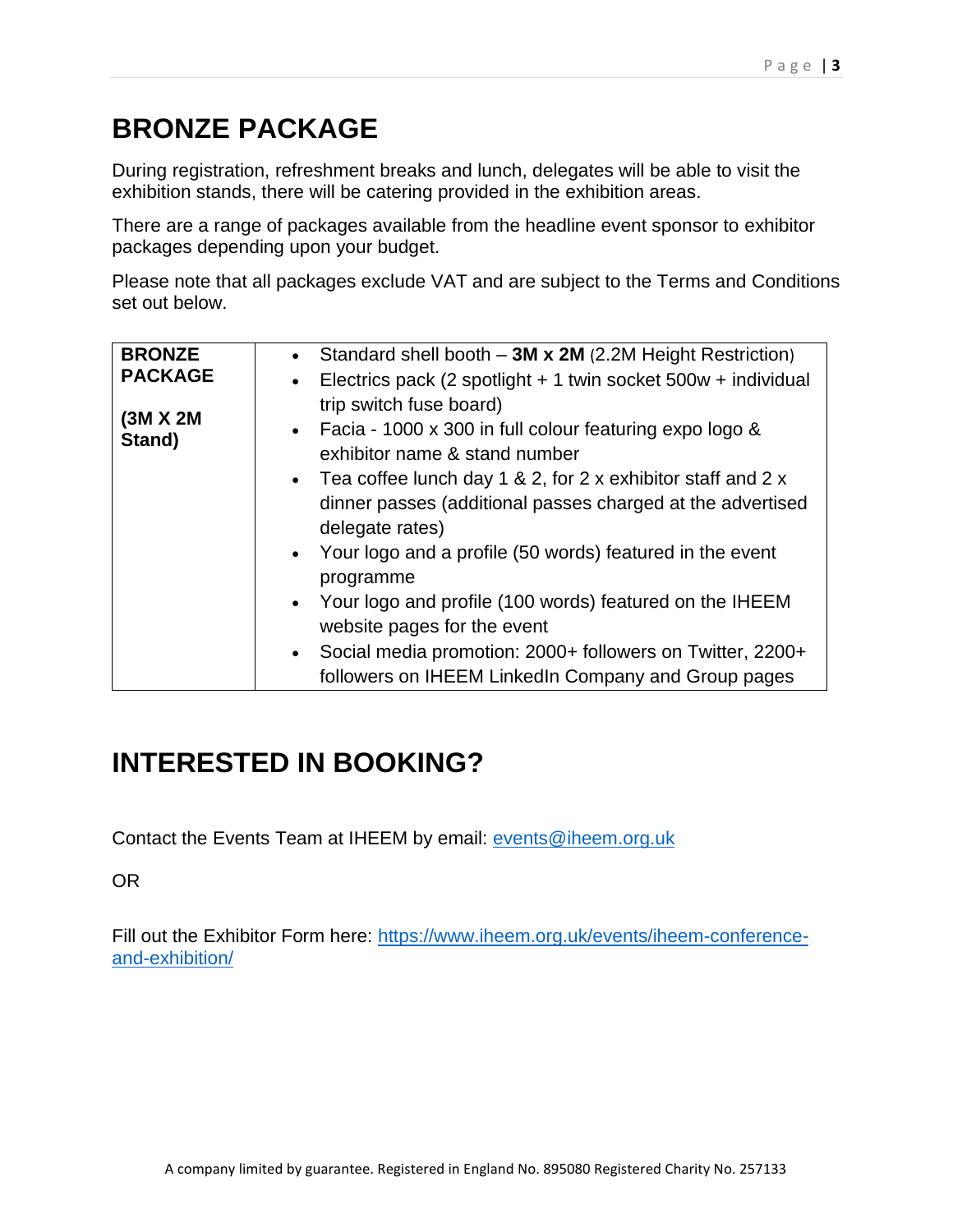# **TERMS AND CONDITIONS**

#### **1. Definitions**

- 1.1. '*IHEEM'* is defined as the Institute of Healthcare Engineering and Estate Management and is responsible for the overall organising, marketing, and management of the event.
- 1.2.'*Event'* is defined as the Northern & Republic of Ireland Conference Exhibition and Awards Dinner and referred to as the Dublin 2022.
- 1.3. '*Venue'* is defined as Croke Park, Jones' Rd, Drumcondra, Dublin 3, Ireland, also referred to as 'Croke Park'.
- 1.1. '*Package'* is defined as the relevant Exhibitor/Sponsor package included in this brochure and the details of each.
- 1.2. '*Exhibitor*/*Sponsor'* is defined as the company or organisation named on the event booking form.
- 1.3. '*Space'* is defined as the exhibition stand included in the Package as described in this document.

#### **2. Booking an Exhibitor or Sponsorship Package**

- 2.1. All bookings are subject to VAT.
- 2.2. Only IHEEM Company Affiliates get 10% off their stand fee.
- 2.3. Booking confirmation will only be effective upon receipt of a completed booking form and payment of the Package.
- 2.4. Full payment of the Package is required before the event.
- 2.5. Until full payment has been received, the booking is not confirmed and remains provisional. IHEEM has the right to sell this Package to other interested parties.
- 2.6. IHEEM retains the right to decline bookings if the Exhibitor or Sponsor requestor is not suitable for the event, has outstanding balances to pay IHEEM or for other reasons stated by IHEEM.
- 2.7. Upon completion and acceptance of the booking form and payment of the Exhibitor/Sponsor Package, the terms and conditions of this document shall constitute an agreement between IHEEM and the Exhibitor/Sponsor.

#### 3. **Allocation of Exhibitor/Sponsor stand/space**

3.1. Every effort shall be made to allocate to the Exhibitor/Sponsor the stand space which has been booked. However, to facilitate an effective layout of the Exhibition and if IHEEM believes it to be in the best interest of the Exhibition, then IHEEM has the right to make a stand reallocation at any time.

#### 4. **Event Marketing and Promotion**

- 4.1. IHEEM are responsible for the marketing and promotion of the event and reserves the right at any time to amend or vary the manner or methods of such marketing and promotion.
- 4.2. The Exhibitor/Sponsor acknowledges that IHEEM shall not be held responsible for the failure of all or any other contracted Exhibitors/Sponsors to attend the event or the failure of any number of attendees to attend the event for any reason beyond the reasonable control IHEEM.
- 4.3. Please note that IHEEM and third-party contractors may take photographs, video and audio footage of the event, which may include speakers, delegates, Exhibitors and Sponsors, and this may later be used in editorial features and/or in marketing and promotional material.

#### 5. **Postponement or Abandonment**

5.1. IHEEM at any time, without prior notification, may change the location of the venue, the date, the opening and closing times of the event.